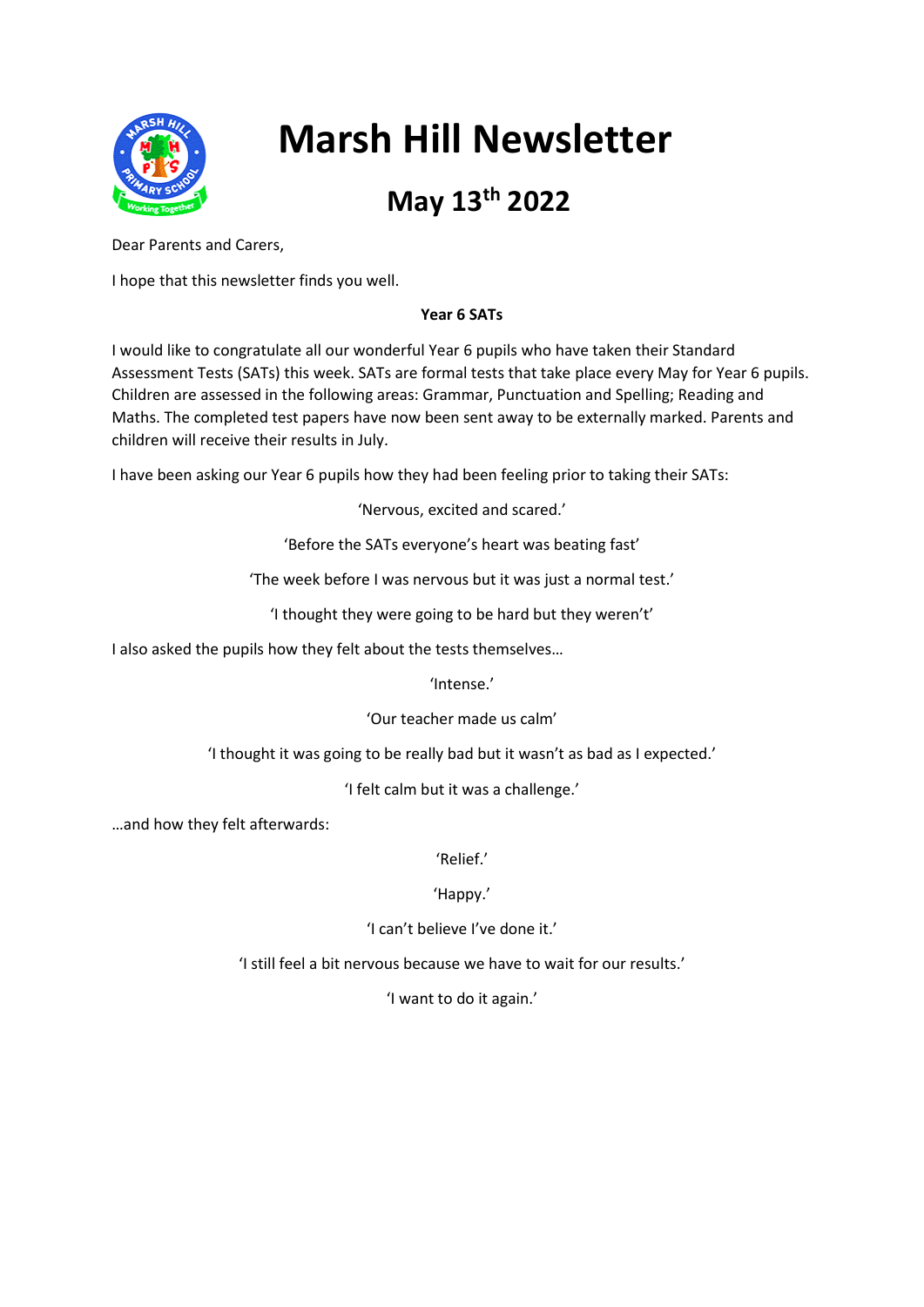#### **Year 2 SATs next week**

Key stage 1 SATs are taken every May by children in Year 2. These tests assess children's ability in maths and are carried out informally; this means that they are not timed and take place in a normal classroom situation. Children in Year 2 at Marsh Hill will commence their SATs during the week beginning Monday 16<sup>th</sup> May.

#### **Year 4 Assemblies**



Very well done to 4H and 4T for performing their brilliant assemblies all about the importance of Ramadan and Eid this week. I was pleased with the number of parents who came to school to watch the assemblies and I know that all enjoyed it, as a sample of the feedback we received shows.

'It was fantastic, well done all'

'Well done Year 4. Very informative and fun to watch.'

'I really enjoyed the play and it was fun to see the children enjoy themselves.'

'Year 4 did a wonderful job with their Eid play. All the children worked so hard.'

'Well done to all the children and staff involved, for working so hard and celebrating other cultures.'

'Thanks teachers and kids.'

'Thank you for the opportunity to watch the children in this amazing performance. It was lovely.'

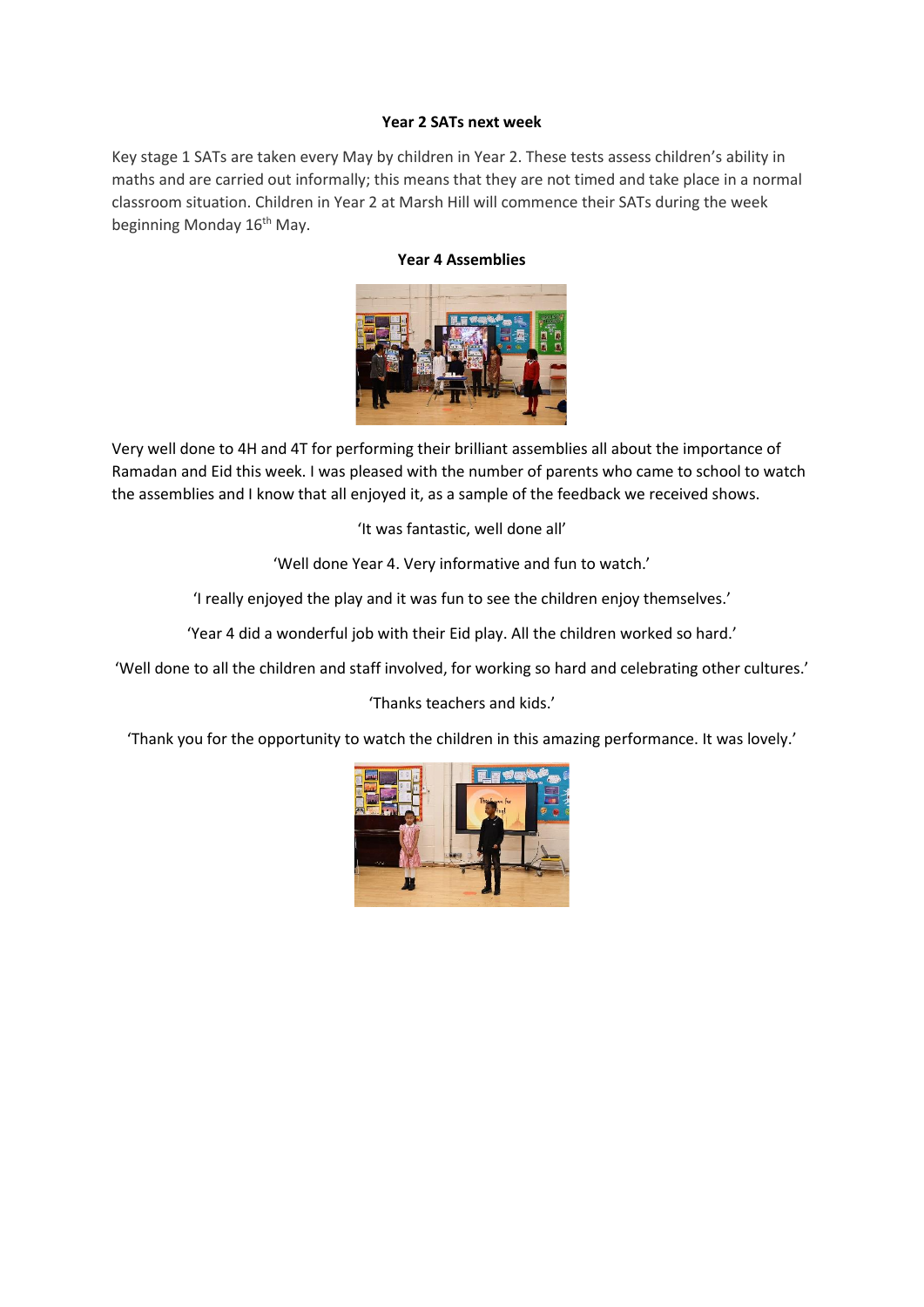#### **Grammar Test for Current Year 5**

School Admissions have contacted school this week to inform me that registration is now open for parents of current Year 5 pupils who would like their child to sit the entrance test for The Grammar Schools in Birmingham, for entry to Year 7 in September 2023.

Registration can be made online by visiting the website below.

http://www.birminghamgrammarschools.org/onlineapp.php

The deadline to register is 4pm, Thursday 30 June 2022. No late registrations will be accepted. The test will take place on 17<sup>th</sup> September 2022.

#### **Dates for your Diary**

School will be closed to pupils on the following dates for school in-service training days: Friday 27<sup>th</sup> May, Friday 24<sup>th</sup> June and Monday 11<sup>th</sup> July.



#### **Reading Inspiration**

This week's recommendation comes from Mrs. Leavey who is our Deputy Head Teacher.

*As a child, I thoroughly enjoyed reading books written by Roald Dahl.*

*It has been difficult to choose my favourite for this reading inspiration, but after much consideration, it has to be Charlie and The Chocolate Factory.*

*I was in awe of the magical chocolate factory and as a self-confessed chocoholic, it would have been a dream come true to visit the Wonker factory. Cadbury World do amazing chocolate pots though!*

*What I loved about the book, apart from all the chocolate, was the way Charlie Bucket showed self-belief, resilience, and perseverance to try to win the Golden Ticket. It is a strong message to us all, to believe in ourselves and persevere for the things we want to achieve and have in life.*

*I think this message is most pertinent to our Year 6 pupils this week who have shown great resilience and self-belief upon completing their SATs exams.*